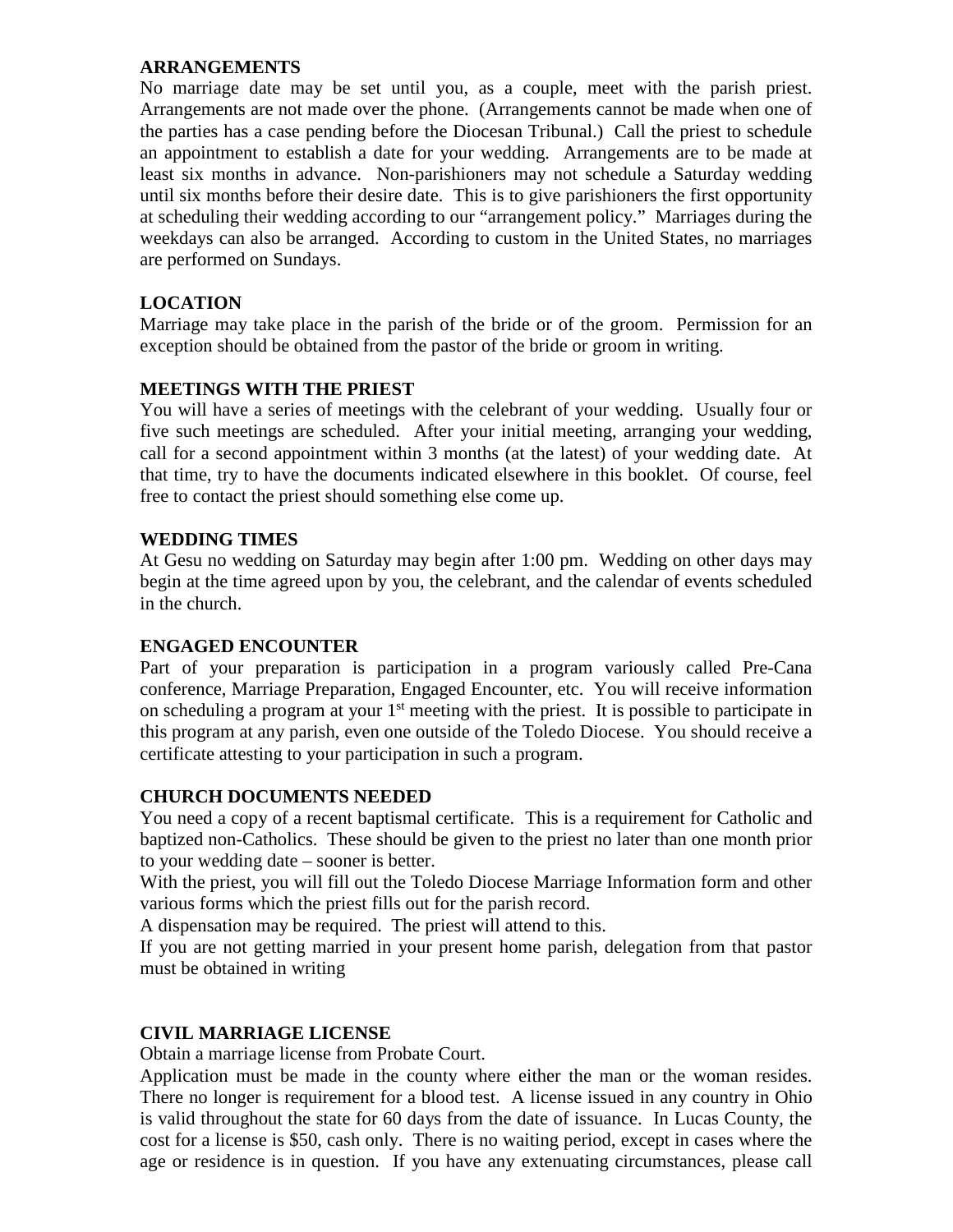the Marriage License Bureau before you go so that they can advise you of any documents you might need. The Bureau is at Adams and Erie Streets; hours are Monday – Friday, 8:30 am – 4:00 pm; phone: (419) 213-4750 or (419) 213-4361. You need a birth certificate in applying for a civil license, and some proof of residency, e.g. current driver's license, and social security card.

**NOTE:** This is a license to marry, not a certificate of marriage. The offi ciate of your wedding is required by law to notify the court that the marriage in fact took place. A certificate of marriage may be obtained from Probate Court after the ceremony (once the officiate mails it in and it is then certified).

Present the license to the priest at least ten days prior to your wedding, and include the court's return envelope or the address of the court, if no envelope is provided

# **OFFICIAL WITNESS**

The best man and maid-of-honor need not be Catholic to witness the wedding.

# **PLANNING YOUR CEREMONY**

The priest will provide you with a booklet outlining the wedding ceremony from which you should select scripture readings, prayers, blessings, and possible symbolic activities for your wedding.

Our hope is that all your family and friends' will take an active part during the celebration of your wedding. When both parties are Catholic, the wedding ceremony normally includes a Mass, though this is not required. Catholics traditionally receive Holy Communion at the wedding Mass.

If the marriage is inter-faith, the sensitivities of the non-Catholic party should be considered in deciding whether or not to have a Mass. Normally, the Eucharist would not be celebrated for two reasons:

- 1. The presence of many people who are non-Catholic may make the celebration difficult;
- 2. Since a spouse not of the Catholic faith may not usually receive Holy Communion, it may appear inconsistent with the ceremonial emphasis on uniting the couple to deny one party a sharing at the Eucharistic Table.

# **VISITING CLERGY**

Requests for a celebrant other than priest at Gesu should be made early to determine who will guide the instruction process and paper work in preparing for your wedding. A relative certainly would be welcomed to celebrate your wedding. Concelebrants are welcomed as well. Visiting clergy need a letter from their superiors (Bishops, Provincial, etc.) indicating they are in good standing in the diocese or province in which they normally minister.

# **YOUR USE OF THE CHURCH**

The church will be open and available to your wedding party and guests for one hour before the wedding and one hour after the wedding ceremony. All weddings are to start on time. Thus, the normal time block for a wedding with Mass is 3 hours for using the church itself. Please avoid any difficult situations by observing this time frame, which is set because of other liturgical services or the need to prepare for them. At Gesu, we have confessions at 3:00 pm on Saturday afternoons and the 4:00 pm Mass. On some occasion's funerals before the wedding may necessitate less time available for set up by the florists and photographers.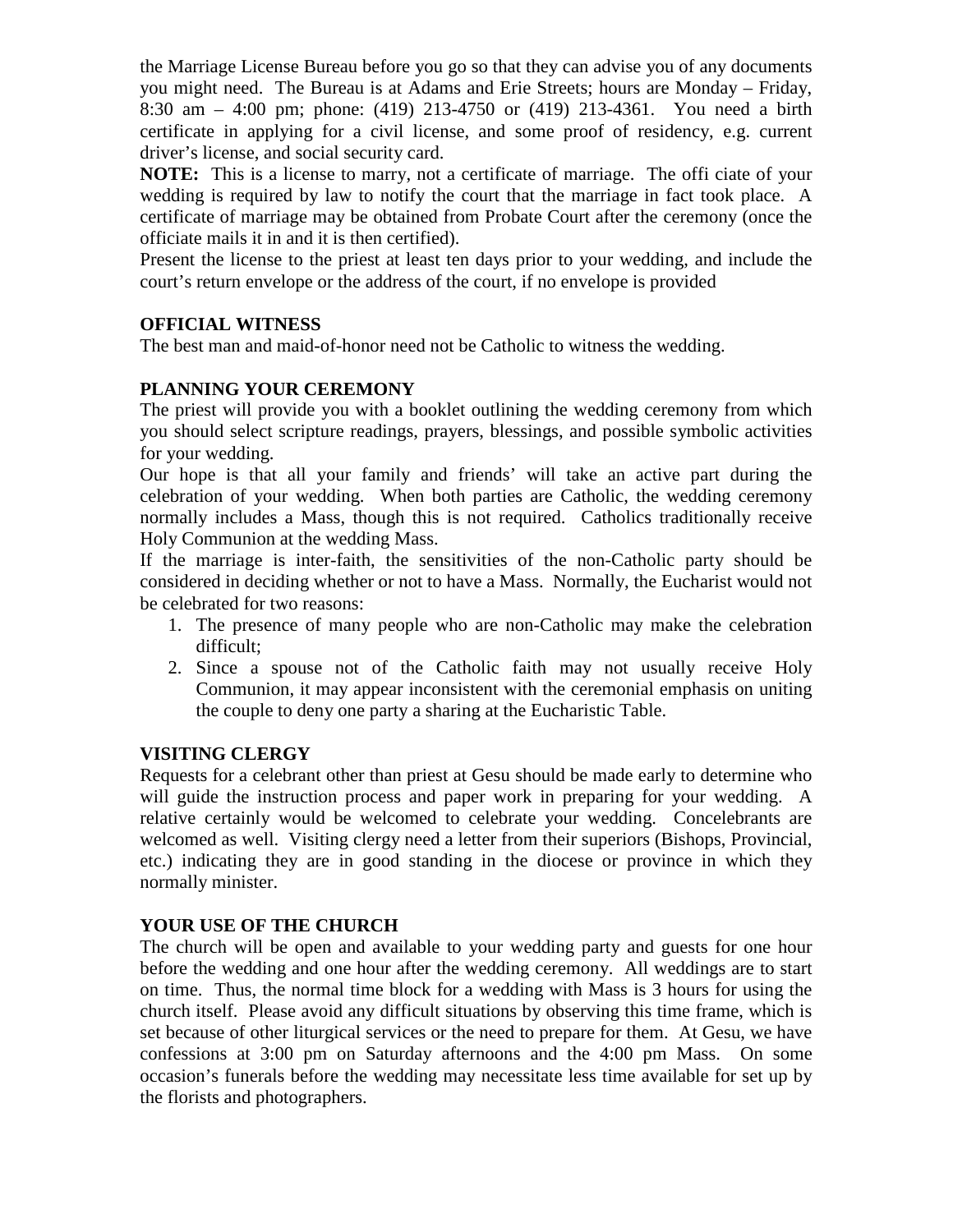### **REHEARSALS**

The church will be open 15 minutes prior to rehearsal time. Rehearsals are to last no longer than an hour (usually 45 minutes is sufficient) so we ask you to stress punctuality with the wedding party. Schedule the rehearsal at the time you feel everyone in your party can get there somewhat leisurely. Music rehearsals ARE NOT scheduled during the wedding rehearsal. Musicians should arrange other times for practice. Proper dress is expected at the rehearsal.

The priest celebrating the wedding in conjunction with the bride and groom will make decisions regarding the wedding ceremony. The priest and the couple before the rehearsal should plan the procedures for the wedding ceremony. Advice from others should be consulted before you decide anything with the priest.

### **BANNS**

Banns (a series of three notifications of your impending marriage) no longer are required. If you wish them announced at Gesu or at another parish, you must make such an arrangement with the parish.

## **CHURCH MARRIAGE CERTIFICATE**

The priest will provide you with a church certificate of your marriage on the day of the wedding. A civil certificate may be obtained later from the probate court issuing the civil license to marry.

## **MUSIC**

The following is a list of times in the Nuptial Mass at which music may occur. Note that not all music possibilities need to be used and that those selections marked (\*) require the sung participation of all present to be most liturgically effective and meaningful.

### **PROGRAM OF MUSIC**

Processional March Opening Song Responsorial Psalm\* Gospel Acclamation\* Preparation of the Gifts Holy, Holy, Holy\* Memorial Acclamation\* The Great Amen\* Lamb of God Communion Tribute to the Blessed Virgin (optional) Recessional March Postlude

The parish Music Director Sr. Krista Benda, SND. It is important that you contact her as soon as possible after your first meeting with the priest. Sr. Krista will be happy to help you in all matters relating to planning music for this special event. If a program will be prepared for the wedding, it would be wise to include what the community would be expected to sing. More information on this can be obtained from the Music Director. All selections of music are subject to review by the Music Director. No "secular" music may be used during the wedding ceremony and Mass; this decision is left to the discretion of our Music Director. There is some leeway regarding preludes and postludes, but none during the liturgy itself.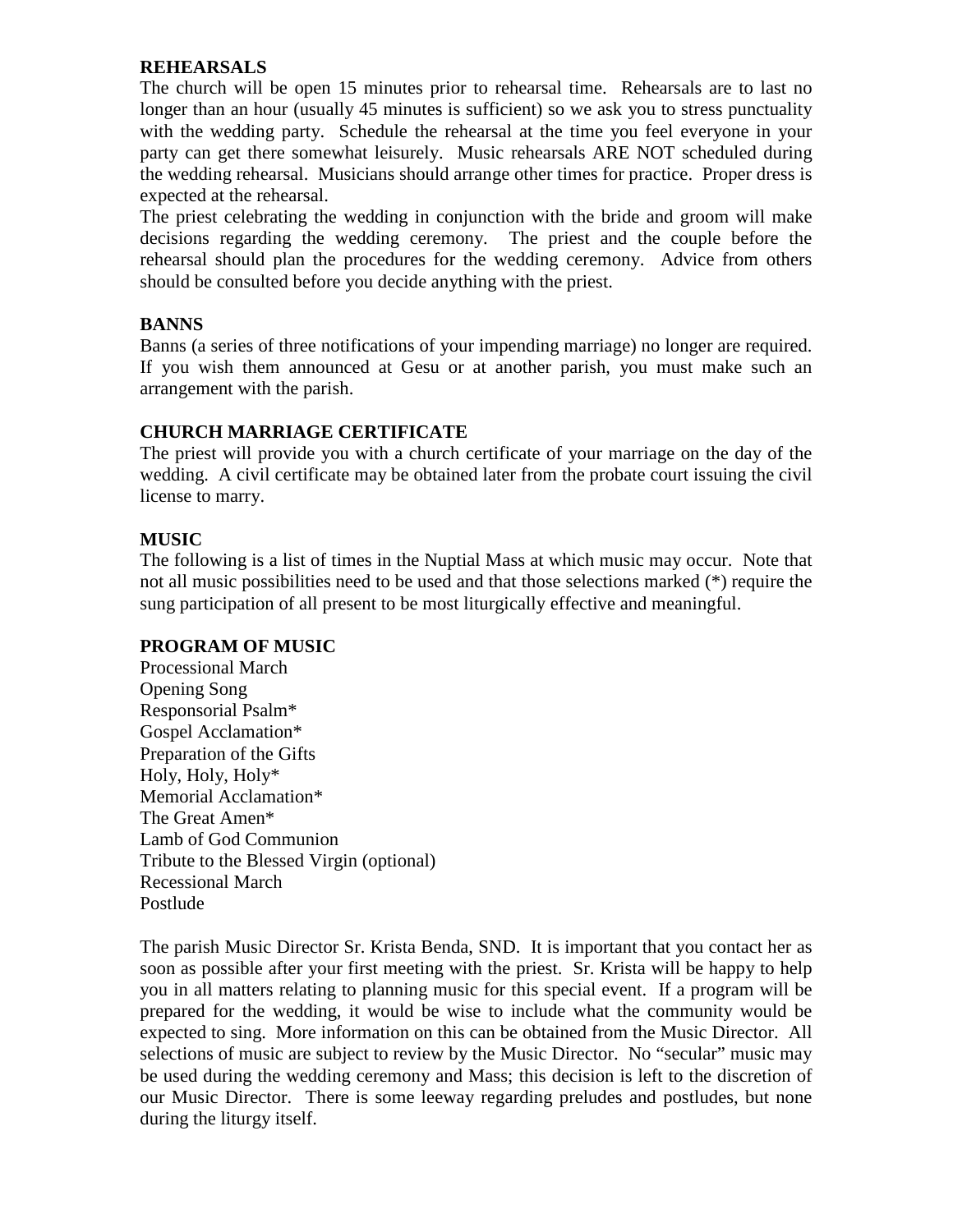## **MUSICIANS**

The Gesu organ is a magnificent and impressive instrument. Our principal organist is the preferred organist for all weddings. However, other organists and musicians may be used when there is good reason and when permission is obtained from the Music Director.

## **OUTSIDE MUSICIANS: PRACTICE TIME**

Approved musicians desiring to practice in the church prior to the wedding date must do so when the building is not being used for other activities. Please call the parish office to check available times.

## **COPYRIGHTS**

It is illegal to print the words of the ceremony or of the hymns unless copyright permission has been obtained. Our Music Director will assist you in this process. Most publishers do not require a fee for one time use such as weddings.

## **FLOWERS**

Don't feel pressured to "keep up with the Joneses" in planning your wedding. Many dollars can be wasted. A marriage in church primarily is a religious ceremony, not a performance. Simplicity is in order in a beautiful church like ours. Flowers may be placed in front of, or beside, the altar but NOT ON the altar. This is to highlight the nature of the altar as a special place for the celebration of the Eucharist. Flowers also may be placed in other appropriate areas of the sanctuary. Nothing in the sanctuary area is to be moved or replaced for accommodating flowers or candles. It is often helpful to get some particular guidelines from a priest at Gesu.

Florists may make deliveries directly to the church no sooner than one hour prior to your wedding. We cannot be responsible for items that are to be returned to florists. Please instruct your florist to retrieve all rented items as soon as possible following the ceremony. It is your responsibility to let the florist know these regulations.

If you wish to consider sharing the expense of flowers with other weddings scheduled the weekend of your wedding, please contact the parish secretary for information

### **AISLE RUNNER**

If you wish an aisle runner, the aisle is **150 feet long**. If someone you designate does not remove the runner after the wedding, our parish maintenance staff will dispose of it.

The runner is not to be taped to the church floor but should be pinned to the bottom step of the sanctuary. Please note that such a long aisle runner can be a hazard for those walking upon it.

### **WEDDING CANDLE CEREMONY**

The candle ceremony is no longer allowed in the Diocese of Toledo.

### **BIRDSEED**

Birdseed, rice, and balloons may NOT be used.

### **INTOXICATING BEVERAGES**

Intoxicating beverages are prohibited, both inside and outside of the church, including the sidewalks and parking lots. It is your responsibility to inform all members of your wedding party of this prohibition. If members of the wedding party are found to be intoxicated, they will be asked to leave. If either the bride or groom is intoxicated, the wedding will be postponed or cancelled at the discretion of the priest presiding at the wedding ceremony.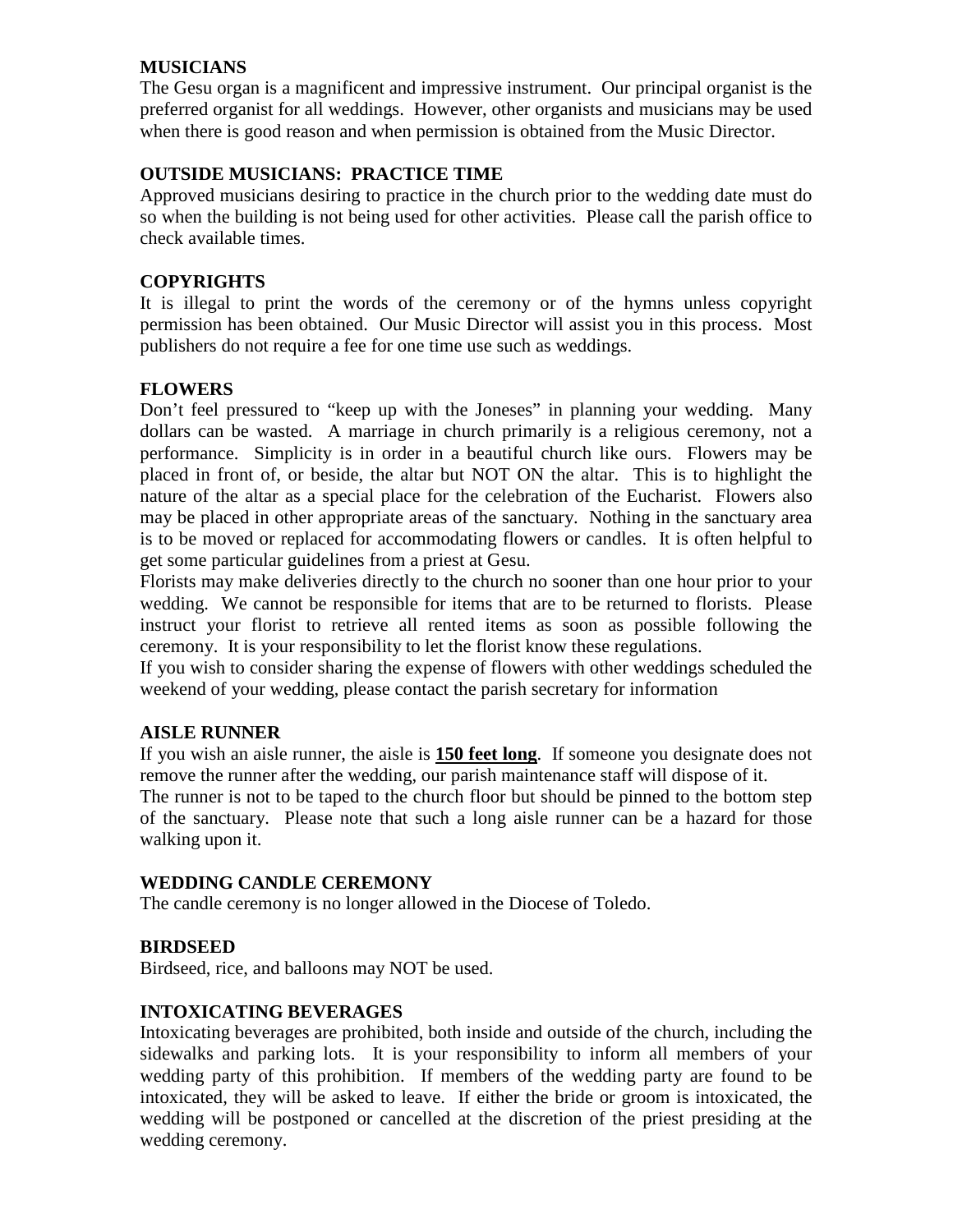## **DRESSING ROOMS**

The bridal party is welcome to use the Bride's Room, located in the basement of the church.

# **VIDEO**

A videotape of your wedding can be a lifetime treasure. If you decide to have your wedding videotaped, the camera person should be aware of several things. There are specific locations in the church for taping: anywhere in the rear of the church, balcony, or side aisles. The sanctuary may NOT be used. Video cables and electrical cords should not be taped down on the church floor; judicious use of rugs and placing of the wires should prevent them from being a hazard.

# **PHOTOGRAPHY**

The use of cameras is welcomed before, during, and after the ceremony. Photographers are asked to be discreet and professional. The ceremony should not be distracted by picture taking. Processions are not to be slowed or interrupted for taking pictures.

The church is not a photography studio. Extra lighting, ladders, and other such equipment may not be used during the ceremony.

Please advise your professional photographer that there is a MAXIMUM 3 hour limit for your usage of the Church. This includes the ceremony itself, which will leave approximately one hour before and after the ceremony for pictures. This will be enforced, especially for 1:00 p.m. Saturday weddings, since there are confessions at 3:00 and the need to straighten up the church before the 4:00 p.m. Mass. It is your responsibility to inform your photographer of these regulations.

# **RECEIVING LINE**

Sometimes the receiving line takes longer than the wedding ceremony itself. Keep that in mind as you decide whether or not to have the line at church. It could also be at the reception, should you choose to have a formal receiving line. Another factor is that you are limited to the time available to you to use the church for pictures. **Our strong suggestion is not to have a receiving line here.** 

# **FEES AND STIPENDS**

The following scale is provided as a guideline for your planning. **ALL FEES ARE TO BE IN THE PARISH OFFICE TWO WEEKS PRIOR TO THE WEDDING**.

Use of the church (rehearsal & wedding) by a registered parishioner of Gesu: \$200. **(A person must be registered at Gesu at least 1 year prior to one's wedding.)**  Use of the church by non-registered parishioners: \$300. NOTE: These fees go to the Parish and not the priest himself. **Servers: \$10 each (usually two servers)** Music Director/Organist: \$300

# **SACRAMENTAL PREPARATION**

Please consider the spiritual preparation necessary for the reception of this once in a lifetime sacrament. Retreats are available. The Sacrament of Reconciliation certainly is in order as you make this important step in life. Periods of private prayer by each of you as well as praying together are encouraged. You are entering into a marriage commitment with Christ at its heart.

# **DELAY OF MARRIAGE**

A priest may not lightly delay witnessing the marriage of a parishioner who is free to marry. However, it is within the right of the priest to delay witnessing a marriage for a just cause, which would include: